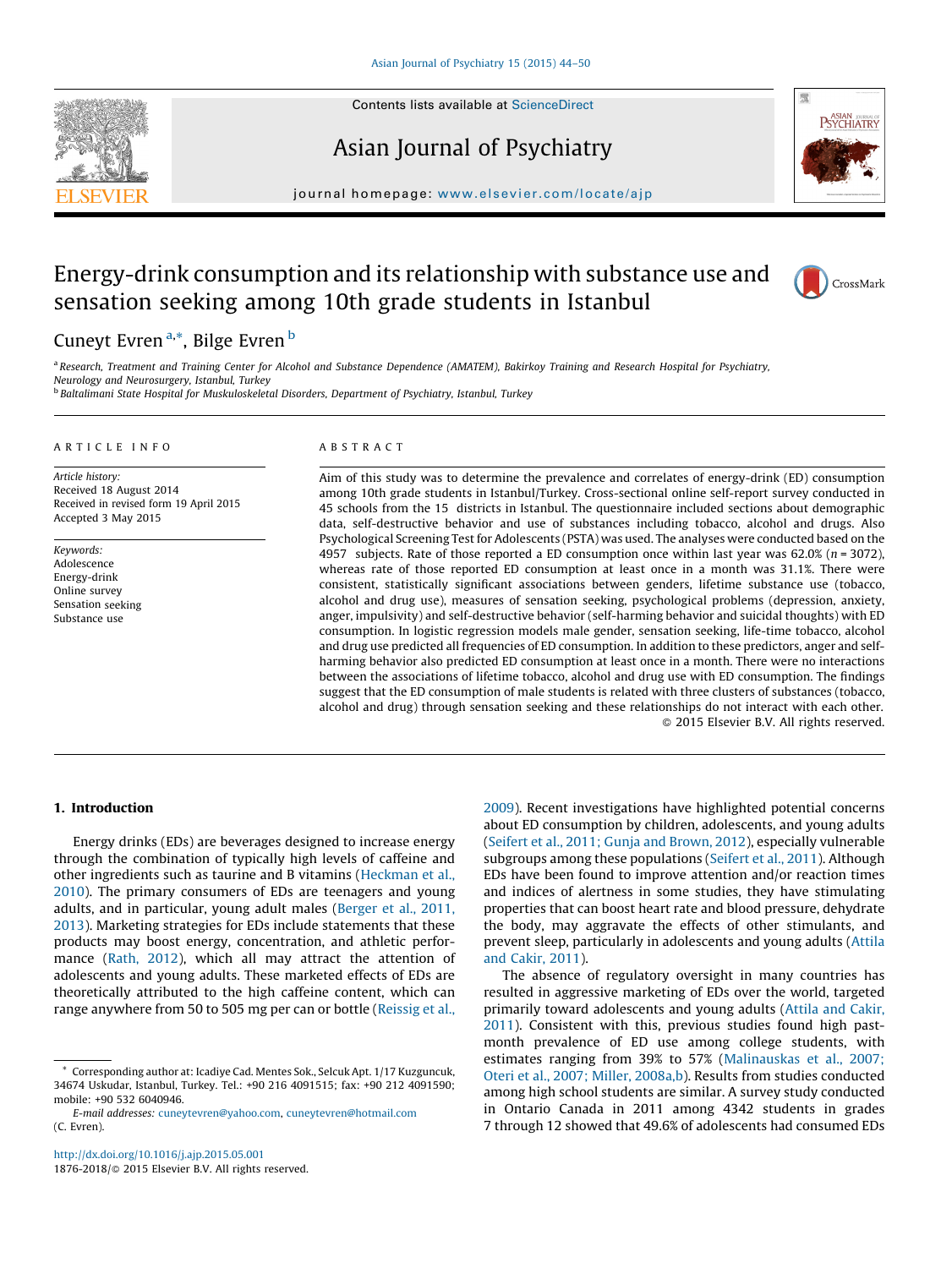in the previous year and 19.1% had consumed ED in the previous week ([Hamilton](#page--1-0) et al., 2013). In a cross-sectional survey conducted in 2012 among students in grades 7, 9, 10 and 12 attending public schools in Atlantic Canada, nearly two-thirds (62%) reported consuming ED at least once in the previous year, while about 20% reporting use once or more per month ([Azagba](#page--1-0) et al., 2014). Data obtained from the recent study conducted among 815 American students aged 12–17 showed that approximately 8.5% of youth consumed EDs weekly [\(Kumar](#page--1-0) et al., 2014). Finally, in a recent cross-sectional survey study conducted in America with a nationally representative samples of 8th-, 10th-, and 12th-grade students in 2010–2011 approximately 30% of students reported consuming EDs or shots [\(Terry-McElrath](#page--1-0) et al., 2014).

Previous studies point out that a significant number of college students in North America and elsewhere consume EDs, and that consumption is typically higher in young males, those involved in substance use, prescription drug use and violent conduct [\(Oteri](#page--1-0) et al., 2007; Miller, 2008a,b; Arria et al., 2010; [Velazquez](#page--1-0) et al., 2012; [Hoyte](#page--1-0) et al., 2013). International studies have indicated that mixing ED with alcohol is fairly frequent among young people, with rates ranging from 40.0% to 87.6% among those who consume EDs regularly ([Berger](#page--1-0) et al., 2013; Attila and Cakir, 2011; [Malinauskas](#page--1-0) et al., 2007; Oteri et al., 2007; Ballistreri and [Corradi-Webster,](#page--1-0) 2008). The consumption of alcohol mixed with EDs also increase the risk of marijuana, cocaine, and ecstasy use among young adults (Snipes and [Benotsch,](#page--1-0) 2013) and is associated with higher odds of smoking susceptibility among adolescents ([Azagba](#page--1-0) and Sharaf, 2014).

Research evidence suggests a link between high caffeine consumption and other drug problems. Heavy caffeine use, caffeine toxicity, and caffeine dependence have been shown to significantly increase the odds of developing a substance use disorder, including abuse or dependence on cannabis, cocaine, or alcohol [\(Kendler](#page--1-0) et al., 2006). It has been reported that a common genetic factor is associated with caffeine, nicotine, and alcohol abuse (Swan et al., 1996, 1997; [Hettema](#page--1-0) et al., 1999; Kendler et al., [2007\)](#page--1-0). Consistent with this, previous studies suggested that dependence on caffeine, nicotine and alcohol were governed by the same factors [\(Kozlowski](#page--1-0) et al., 1993; Strain et al., 1994).

ED users have higher risk-taking tendencies and substance involvement than non-users (Oteri et al., 2007; Miller, [2008a,b;](#page--1-0) Arria et al., 2010; [O'Brien](#page--1-0) et al., 2008). Self-reported tobacco smoking, alcohol-related problems, marijuana and illicit prescription drug use were also positively associated with frequency of ED consumption among college students (Miller, [2008a,b\)](#page--1-0). A crosssectional study that was conducted among university students in Ankara Turkey found that frequency of ED consumption was higher in students ever smoked cigarettes and drank alcoholic beverages (Attila and [Cakir,](#page--1-0) 2011). A study conducted in a large public university suggested that compared to ED non-users, ED users had heavier alcohol consumption patterns, were more likely to have used other drugs, and has a unique relationship with nonmedical use of prescription stimulants and analgesics (Arria et al., [2010\)](#page--1-0). Weekly or daily ED consumption was strongly associated with alcohol dependence (Arria et al., [2011](#page--1-0)). Consistent with these findings gained from university populations, recent survey studies conducted among high school students in Canada [\(Hamilton](#page--1-0) et al., 2013; [Azagba](#page--1-0) et al., 2014) and America [\(Terry-McElrath](#page--1-0) et al., [2014\)](#page--1-0) suggested a strong association between ED consumption and substance use. Several studies also suggest that caffeine (Collins et al., 1997; [Pallanti](#page--1-0) et al., 2006) and caffeine containing EDs [\(Reissig](#page--1-0) et al., 2009; Arria et al., 2008) may serve as a gateway to other forms of drug dependence. One study of university students found that ED consumption significantly predicted subsequent nonmedical prescription stimulant use [\(Arria](#page--1-0) et al., [2008\)](#page--1-0).

A cross-sectional study conducted among Turkish university students found that many students who had ''ever'' tried an ED did so the first time because they wondered about its' taste [\(Attila](#page--1-0) and [Cakir,](#page--1-0) 2011). ED users tend to have greater involvement in alcohol and other drug use and higher levels of sensation-seeking, relative to non-users of EDs (Arria et al., [2010\)](#page--1-0). [Zuckerman](#page--1-0) (1979) defined sensation seeking as a biosocial personality trait characterized by ''the need for varied, novel, and complex sensations and experiences, and the willingness to take physical and social risks for the sake of such experiences''. Sensation-seeking has been linked to binge drinking ([Carlson](#page--1-0) et al., 2010), alcohol-related injury ([Mundt](#page--1-0) et al., 2009), and alcohol-impaired driving ([Zakletskaia](#page--1-0) et al., 2009). Sensation seeking may lead an individual to both heavier ED use and heavier alcohol use [\(Verster](#page--1-0) et al., [2012\)](#page--1-0). Thus, it is possible that the observed associations between consuming ED and substance use could be explained by the fact that these two behaviors share common risk factor such as sensation seeking. Sensation-seeking has long been recognized as an important risk factor for substance use problems in adolescents ([Tarter](#page--1-0) et al., 1999). Consistent with these survey studies conducted in North America suggested that ED consumption was highly associated with sensation-seeking [\(Hamilton](#page--1-0) et al., 2013; Azagba et al., 2014; [Terry-McElrath](#page--1-0) et al., 2014) and that adolescent groups with high sensation-seeking may be particularly likely to consume ED and to be substance users [\(Terry-McElrath](#page--1-0) et al., [2014\)](#page--1-0). All of these studies that were conducted in North America did not controlled psychological symptoms and selfdestructive behaviors on relationship between the consumption of ED and substance use among high school students.

This study aimed to: (1) describe the prevalence of ED consumption among 10th grade students in Istanbul/Turkey; (2) compare users and non-users of EDs with respect to gender, sensation seeking, and substance-use characteristics, while controlling the effect of psychological factors; and, (3) examine the interaction between the effects of three clusters of substances on ED consumption. We hypothesize that ED use will be related to an increased risk for lifetime use of other substances through sensation seeking.

#### 2. Methods

#### 2.1. Settings and sample

Multi-stage sampling was performed to select subjects. Multistage sample initially stratified according to the Istanbul's 15 districts. Tenth-grade students in different geographical areas and different schools were enrolled into the study. The primary sampling units were schools, selected with a probability proportional to student enrollment numbers (45 schools from the 15 districts). Next, one or two classes within each participating school were selected systematically with equal probability sampling. All students in selected classes were included into the study sample. Determination of the sample (Evren et al., [2014a,b\)](#page--1-0) and the socio-demographic characteristics of the cohort were mentioned in more detailed elsewhere (Evren et al., [2014b](#page--1-0)).

Five thousand three hundred eighty three students participated in the study and entered to the system from the Internet and filled the questionnaire. Although none of the students refused to participate in the study, 410 students were excluded because they left some parts of the scales unfilled, 16 students were excluded because of the trap question. Thus, a representative sample of 4957 students participated in the study. When we compared the students excluded from the study and included in the study, mean of age (16.69  $\pm$  6.44, 15.56  $\pm$  2.74, respectively, t = 3.57, p < 0.001) and male ratio (62.8% and 52.7%, respectively,  $\chi^2$  = 16.11, d.f. = 1,  $p < 0.001$ ) were higher in the excluded group.